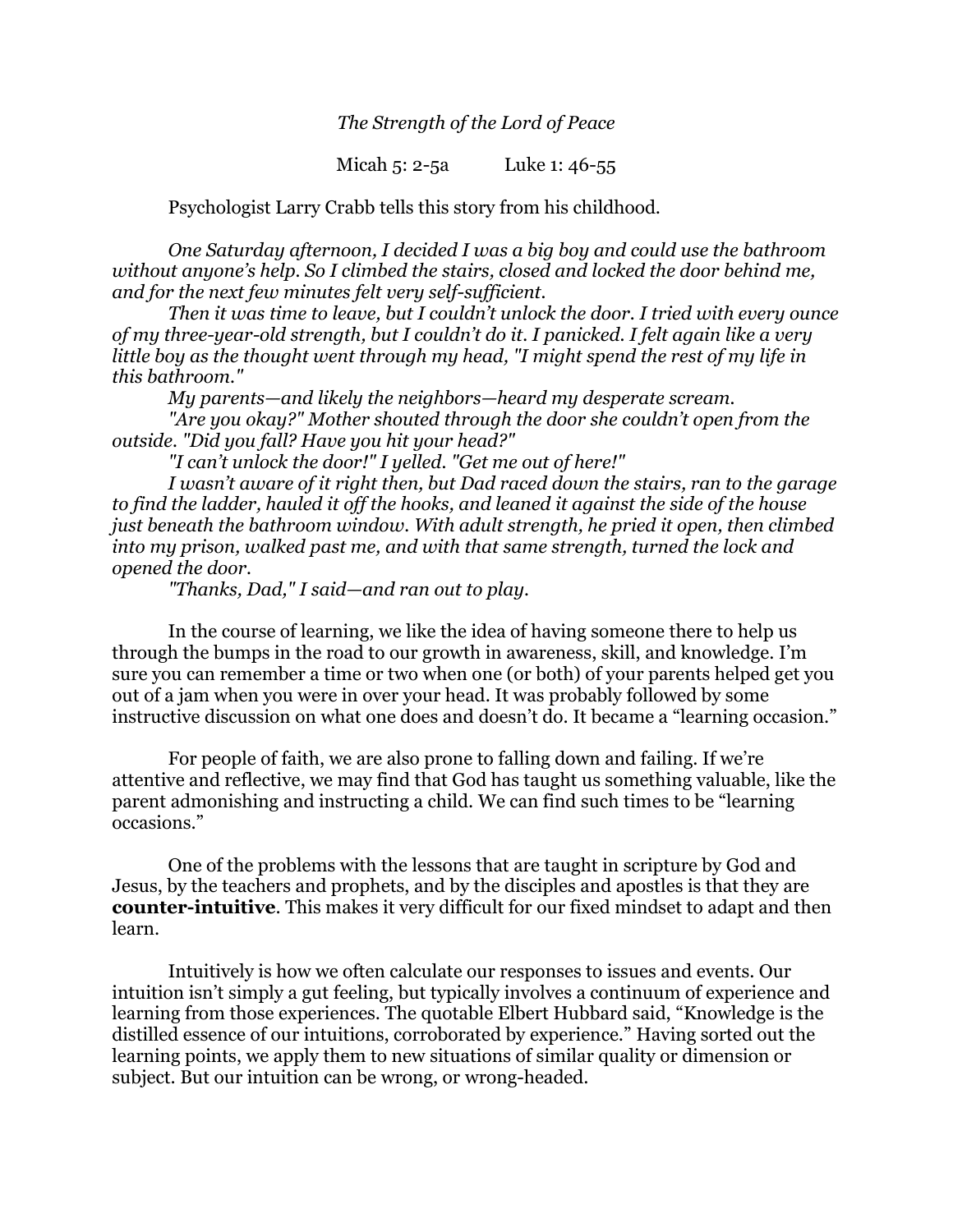When new learning is attempted, it has to run a gauntlet of learned behaviors, attitudes, and intuitions. All contradict this new alternative and stubbornly resist acceptance of anything that runs counter to their intuition.

The story of God's people is regularly **counter**-intuitive. This reflects God's will which follows the same confounding pattern. It's particularly steep in the Nativity story, although having heard it so often, and without good context, we fail to realize that there is little here that is normal, predictable, expected, or intuitively known.

The reading from Micah calls our attention to the little town of Bethlehem, about 5 hilly miles south of Jerusalem. We're used to Bethlehem; we hear about it every Christmas. It's the City of David, where the iconic King David was born. But we shouldn't forget that the circumstances around the selection of David to be king was totally counter-intuitive. He was not even thought worthy of consideration.

Micah says more. Bethlehem will again be the source of the nation's strength. He says: *And he shall stand and feed his flock in the strength of the Lord, in the majesty of the name of the Lord his God*. This ruler will be faithful to God, *standing in the strength of the Lord*, not reliant on his own strength.

Micah closes this thought saying: *And they shall live secure, for now he shall be great to the ends of the earth; and he shall be the one of peace*. From the strength of God will come security and peace. We don't know how this will happen exactly, but the prophecy is that it *will* happen. Micah is aware of the threat of the Assyrians who have already swept into the northern kingdom of Israel and threaten the southern kingdom of Judah, and of the rising tide of Babylon's emerging empire. Still, Micah utters the prophecy of a coming new age, revealing a new ruler who stands in the strength of his God, and who brings peace. We still don't know how, and it seems like this peace is coming out of thin air along with victory, prosperity, and justice. By what strength shall the Lord accomplish these things through the Chosen One?

It is to Bethlehem that Mary and Joseph will travel hundreds of years later. Before their journey, Mary is given a vision of what is to come, of the unique pregnancy that she bears. It is captured in Mary's song in Luke's gospel, or *The Magnificat* from the first word in Latin. Here Mary celebrates her special status as the one who is blessed. There is a plain spoken thankfulness based in humility and gratitude for an undeserved favor. She has no reason to have expected any blessing from God. She is has no significant lineage, no claim to family wealth, and connects to no power or influence that would make her noteworthy.

Quite simply, Mary is a **nobody**. And Mary *knows* that she is a nobody. She is surprised as anyone that she should be the bearer of the Chosen One of God. Yet she is also keenly aware that, if seen counter-intuitively, it is part of a pattern of divine activity. These works of God are not about bringing to life the "warrior savior," the sacred conqueror who destroys kings and armies that fail to submit to the sovereignty of God.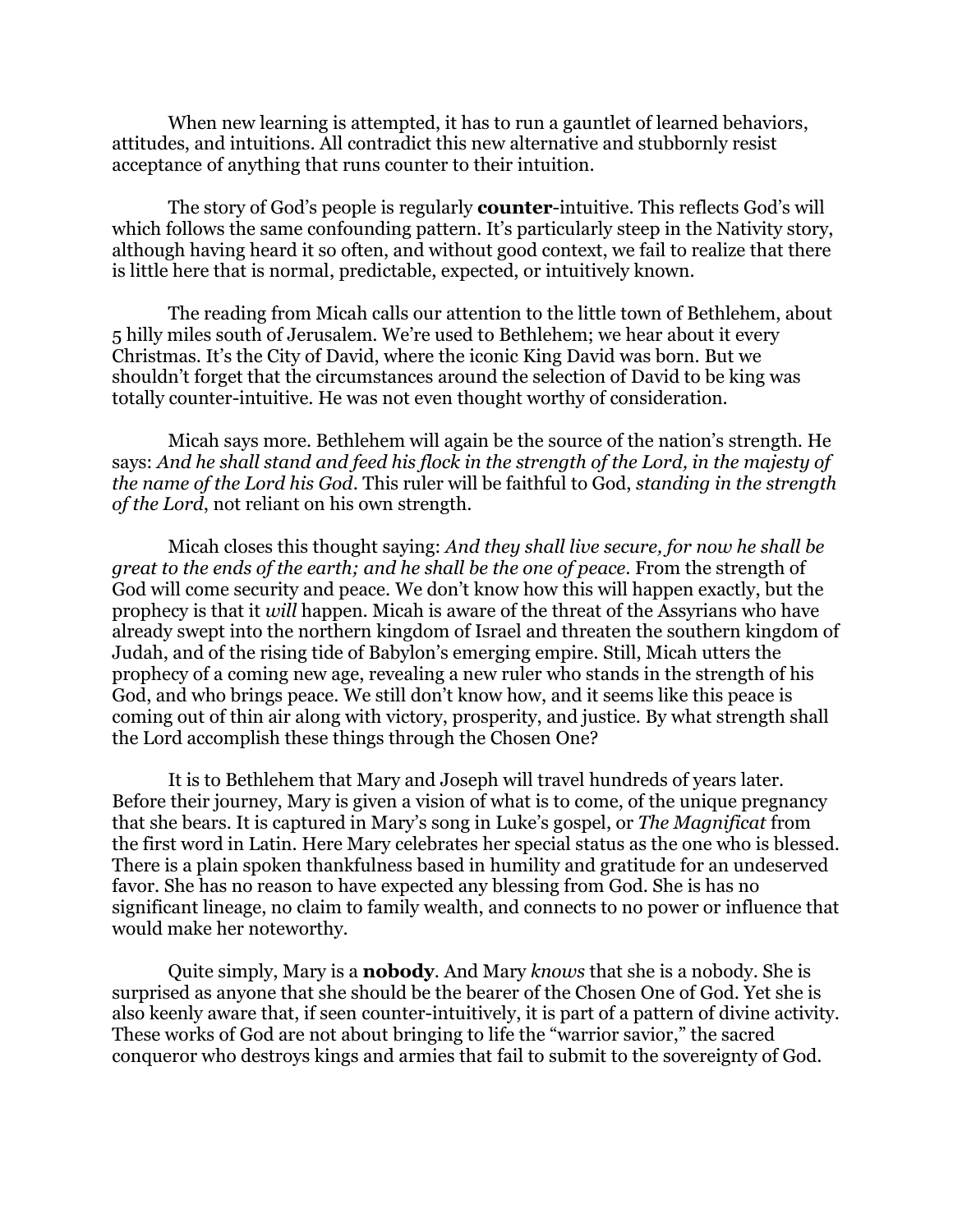Listen instead to the starting point of this One from God being borne by Mary: *His mercy is for those who fear him, from generation to generation.*

One might expect this Chosen One from God to be judging, sentencing, and condemning, but we hear that the primary value of this Savior is **mercy**.

The Promised One of God is **not** depicted as a mighty warrior, but he isn't revealed to be some weakling either. God's Messiah reveals exceptional power without ever resorting to violence. Somehow the Messiah from God overcomes the worldly authorities in mysterious ways.

The "proud" are "scattered in the thoughts of their hearts." The "proud" are those who have no use for religion, faith, or God. They rely on themselves and trust that they are masters of their own destinies. The Messiah leads them away from their safe and strong places by turning their pride into weakness and confusion.

The "powerful" are brought down from their thrones, but we might wonder **how** that gets accomplished. All we know is that the Messiah "lifted up the lowly." Similarly, the hungry are 'filled with good things,' but the rich are 'sent away empty.' The means of accomplishing these wide-ranging actions is never fully disclosed.

However it's done, it occurs by God's being **faithful** to his promise to Abraham and to the heirs of Abraham. Abraham, of course, is the model figure of one who is faithful and righteous to God. If anything, it is **faithfulness** that brings about the dramatic changes.

In the beginning of the *Magnificat*, the primary value is mercy, and in the end it is faithfulness.

A couple of weeks ago, I raised the question of whether religion has anything to say about peacemaking in a world of violence, threats, and fears. It seems necessary to answer that question as the day of the coming of the Prince of Peace is upon us.

In my prison class, we were talking about having a single story and how inaccurate that can be. **Their** lives get seen as singular stories of failure, weakness, violence, self-indulgence, and deserving condemnation. They need to see that **their** life stories are not singular, but gain new dimension and direction by adding in features that often get left out, and describing a vision going forward.

I asked what other single stories they see. One student noted that he doesn't understand why there are terrorists and why they have so much violent anger. The media ever explains it. It's like an 'accepted fact of life' and he felt that he hasn't gotten the whole story, only one side of it.

I asked if any of them had ever experienced a bombing raid on their community. I haven't; the closest I've come is the Navy's bombing range at Pinecastle in the Forest. From miles away, that can shake my house and scare my dog like a thunderstorm.